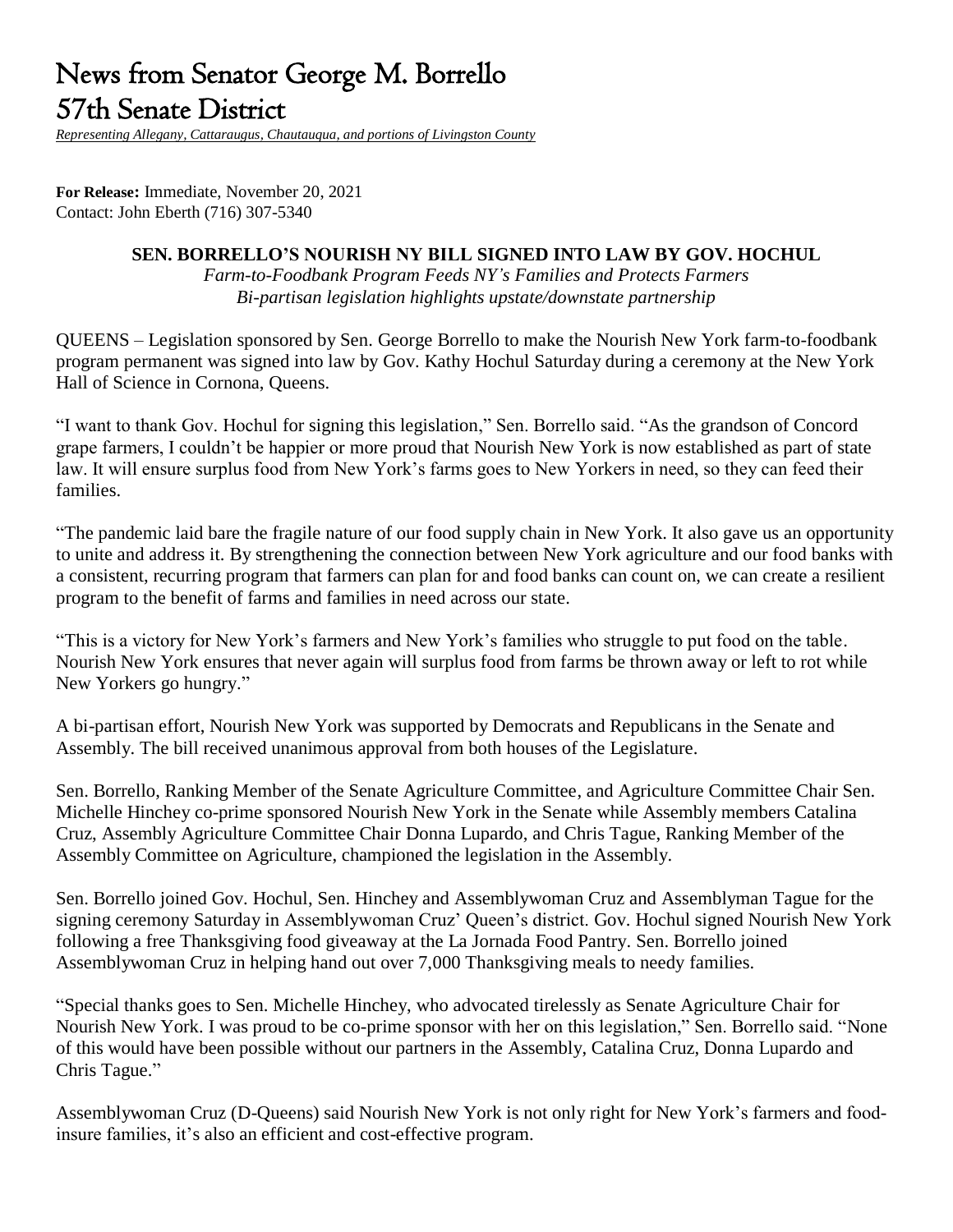"Nourish New York has proven to be a fiscally responsible success in addressing food insecurity, assisting our farmers and connecting upstate and downstate economies," Assemblywoman Cruz said. "I watched helplessly as my constituents were the hardest hit by the COVID-19 pandemic. My district already suffered from food insecurity issues long before we became the 'epicenter of the epicenter.' This program is a win-win for all parties. The upstate agricultural industry, also hit hard by the pandemic, receives a financial lifeline, while those in the state who need it most can count on receiving their next meal.

"I am honored to sponsor this bill alongside Senators Borrello and Hinchey, and am eternally grateful for their partnership. Lastly, I want to extend my deepest appreciation to the Governor for signing into law this incredibly important and truly life-saving piece of legislation."

Sen. Hinchey (D-Kinston) said Nourish New York is the definition of a strong upstate/downstate partnership.

"Nourish New York brilliantly demonstrates what's possible when we work together to deliver a life-sustaining service for New Yorkers who have fallen on hard times while simultaneously sparking food system innovation. This is what good government looks like, and I am incredibly proud that our bill to uplift this initiative as a permanent state program has finally been signed into law," Sen. Hinchey said. "During one of the darkest moments our state has ever faced, Nourish New York was a beacon of compassionate, bipartisan support addressing the devastating surge in food insecurity and providing upstate farmers, who were struggling to stay in business, with a new avenue to continue feeding our communities — a win-win framework in every sense of the word.

"It was an honor to work in partnership with Assembly member Catalina Cruz, Assembly member Donna Lupardo, and Sen. George Borrello to make Nourish a permanent program fixture in New York. I thank Gov. Hochul for signing this important piece of legislation into law and look forward to forging more upstate/downstate coalitions to ensure that no New Yorker is left behind."

While Nourish New York's roots were founded in the economic hardships that resulted from the COVID-19 pandemic and New York's lockdown, it quickly became a lifeline for food insecure New Yorkers as well as struggling farmers.

"Nourish New York is proof that people of good will can come together and pass common-sense legislation that benefits everyone," Sen. Borrello said. "This has nothing to do with party politics or grandstanding to score political points. This is about doing what's right to save our farms and feed New York's families.

"Because of Nourish New York, 4,200 New York farms provided nourishing, New York-produced food to over 1.3 million households in need during the pandemic. Millions of pounds of food shipments were sent to New York City from upstate farms during the pandemic. It was one of the few silver linings of the COVID crisis, one of the most challenging times in our state's history."

When longstanding supply chains failed, the Nourish New York program built new ones between rural farms and urban food banks, helping countless families in the process.

To learn more about Nourish New York, please visit: [https://agriculture.ny.gov/NourishNY.](https://agriculture.ny.gov/NourishNY)

## PHOTO CUTLINES:

Nourish New York Picture 1

## **Photo provided**

Gov. Kathy Hochul signs Nourish New York into law, codifying it as a permanent state program as Sen. George Borrello, Assemblyman Chris Tague, Sen. Michelle Hinchey and Assemblywoman Catalina Cruz and the bill's supporters look on.